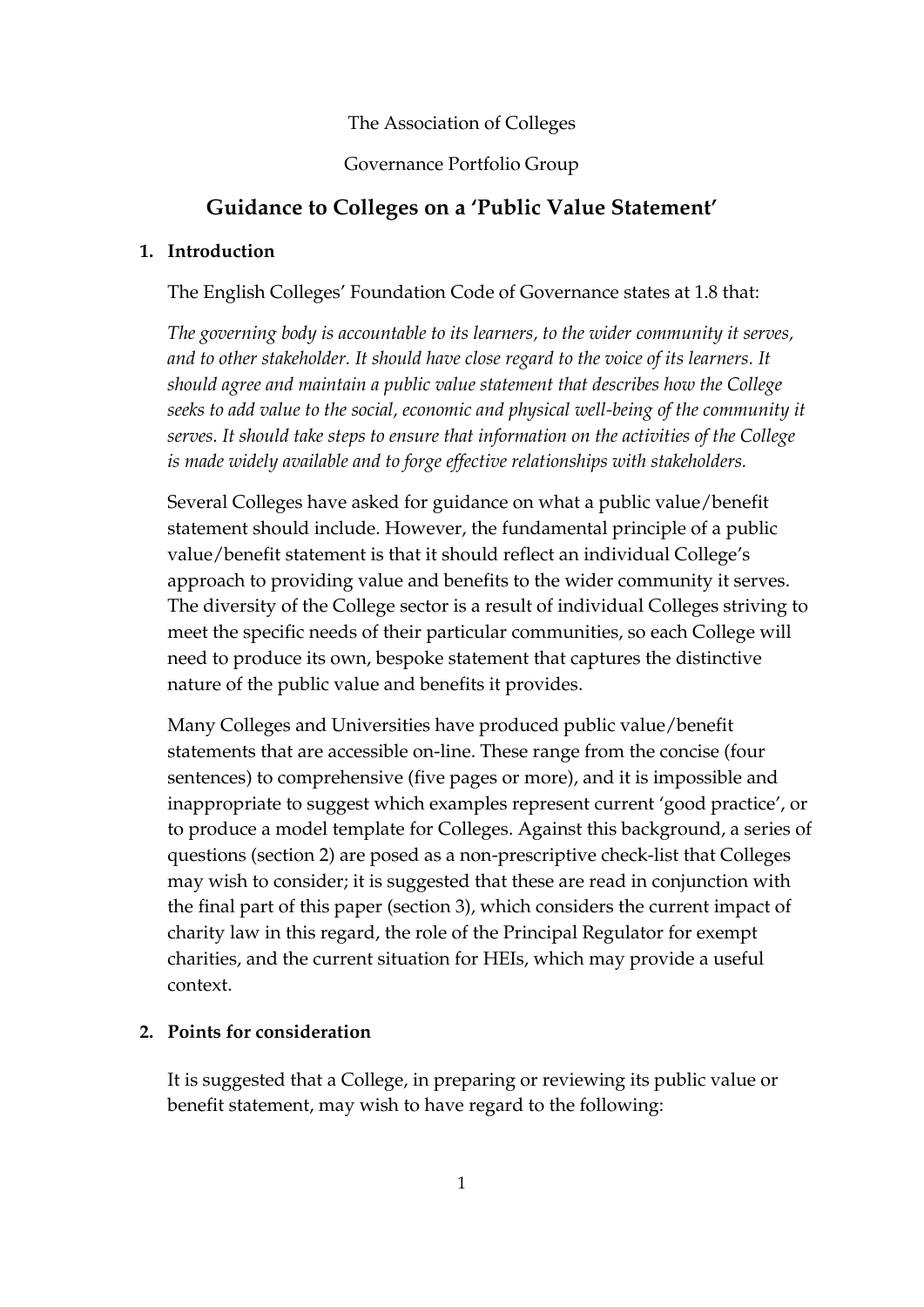- Has a College identified and defined the 'wider community' it serves, what constituencies are included within this, what the particular needs of those constituencies are that a College is striving to meet, and how it assesses its effectiveness in meeting those needs?
- In drafting its public value/benefit statement, has a College had due regard to the Charity Commission's guidance on the reporting of public benefit, and particularly to its supplementary public benefit guidance on the advancement of education? (see [http://www.charity](http://www.charity-commission.gov.uk/Charity_requirements_guidance/Charity_essentials/Public_benefit/pbeduc.aspx)[commission.gov.uk/Charity\\_requirements\\_guidance/Charity\\_essentials/](http://www.charity-commission.gov.uk/Charity_requirements_guidance/Charity_essentials/Public_benefit/pbeduc.aspx) [Public\\_benefit/pbeduc.aspx\)](http://www.charity-commission.gov.uk/Charity_requirements_guidance/Charity_essentials/Public_benefit/pbeduc.aspx)
- Does the public value/benefit statement provide a clear statement of a College's commitment to demonstrating how it provides a benefit to the public in return for its charitable status?
- Does the public value/benefit statement explicitly link into a College's core mission, values, aims and objectives (with links provided to key documents to demonstrate this, as appropriate)?
- Does the public value/benefit statement capture the distinctive nature and scope of the full range of benefits provided by a College to its learners, community(s) and wider society, and can these be evidenced?
- Is the public value/benefit statement readily accessible and intelligible to all of a College's stakeholders, and is it regularly reviewed and updated by the governing body?

# **3. Charity law, Principal Regulators, and requirements for HEIs**

The majority of Colleges are 'exempt' charities, although a number are registered charities (there is no material difference between exempt and registered charities in terms of their general operations). Exempt charities must:

- Have charitable purposes, and must apply them for the public benefit
- Comply with the general law of charity
- Have trustees (members of a governing body)

Exempt charities are exempt from registration with the Charity Commission and, until 1 June 2010, were not subject to its regulatory powers. All such charities are now exempt under the terms of Schedule 3 of the Charities Act 2011 (which consolidated the 1993 and 2006 Acts and came into effect on  $14<sup>th</sup>$ March 2012) provided they have a Principal Regulator.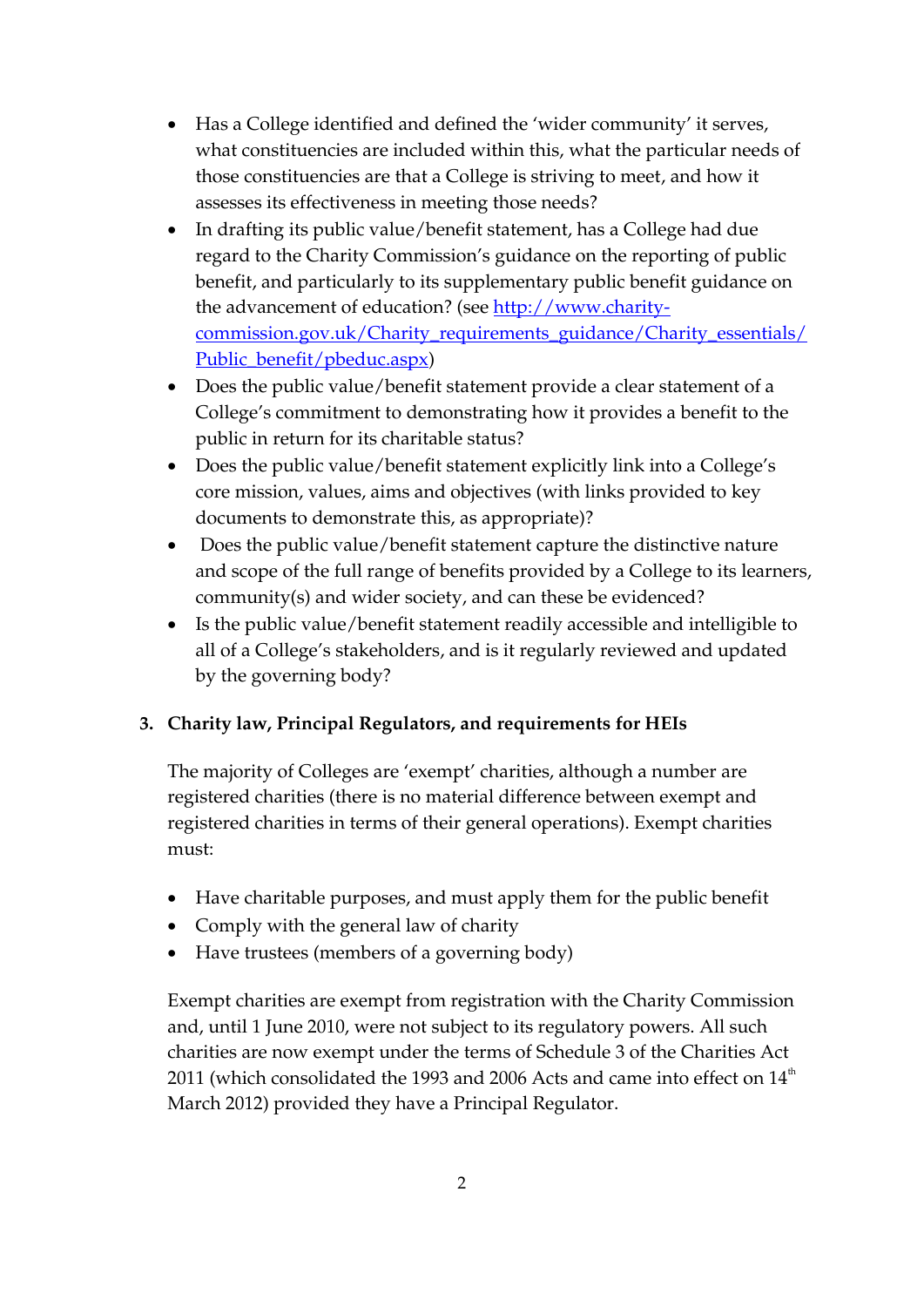Section 3 of the 2011 Act specified twelve charitable purposes 'for the public benefit', including the 'advancement of education'; any purpose must be for the public benefit if it is to count as a charitable purpose, and is sometimes referred to as 'the public benefit test'. The Charity Commission's general principles of public benefit that currently apply to all charities are:

## **Principle 1: There must be an identifiable benefit or benefits**

- It must be clear what the benefits are.
- The benefits must be related to the aims.
- Benefits must be balanced against any detriment or harm.

### **Principle 2: Benefit must be to the public, or section of the public**

- The beneficiaries must be appropriate to the aims.
- Where benefit is to a section of the public, the opportunity to benefit must not be unreasonably restricted by geographical or other restrictions.
- Any private benefits must be incidental.

Following recent changes, although the law no longer presumes that the advancement of education is for the public benefit, the Charity Commission's current guidance states that 'education is widely recognised as beneficial' because it develops skills useful to both society and the person.

Under the 2011 Act, exempt charities are monitored as charities by a Principal Regulator, and are also subject to the investigation and enforcement powers of the Charity Commission, although the Commission may only exercise those powers following consultation with the Principal Regulator. The Principal Regulator for Sixth Form Colleges is the Secretary of State, Department of Education. Currently, GFE Colleges do not have a Principal Regulator; the intention is that the Secretary of State, Department of Business, Innovation and Skills, will become the Principal Regulator for GFE Colleges in Spring 2013.

HEFCE has been the Principal Regulator for all exempt charity HEIs since  $1<sup>st</sup>$ June 2010, and through its Financial Memorandum has made reporting on public benefit a mandatory requirement for these HEIs. HEFCE required each exempt charity HEI to publish information on its own web-site by  $31^{\circ}$  January 2011 to provide a gateway to key information, which must be updated annually. In addition, HEFCE requires information to be published in a HEI's audited financial statements, including: